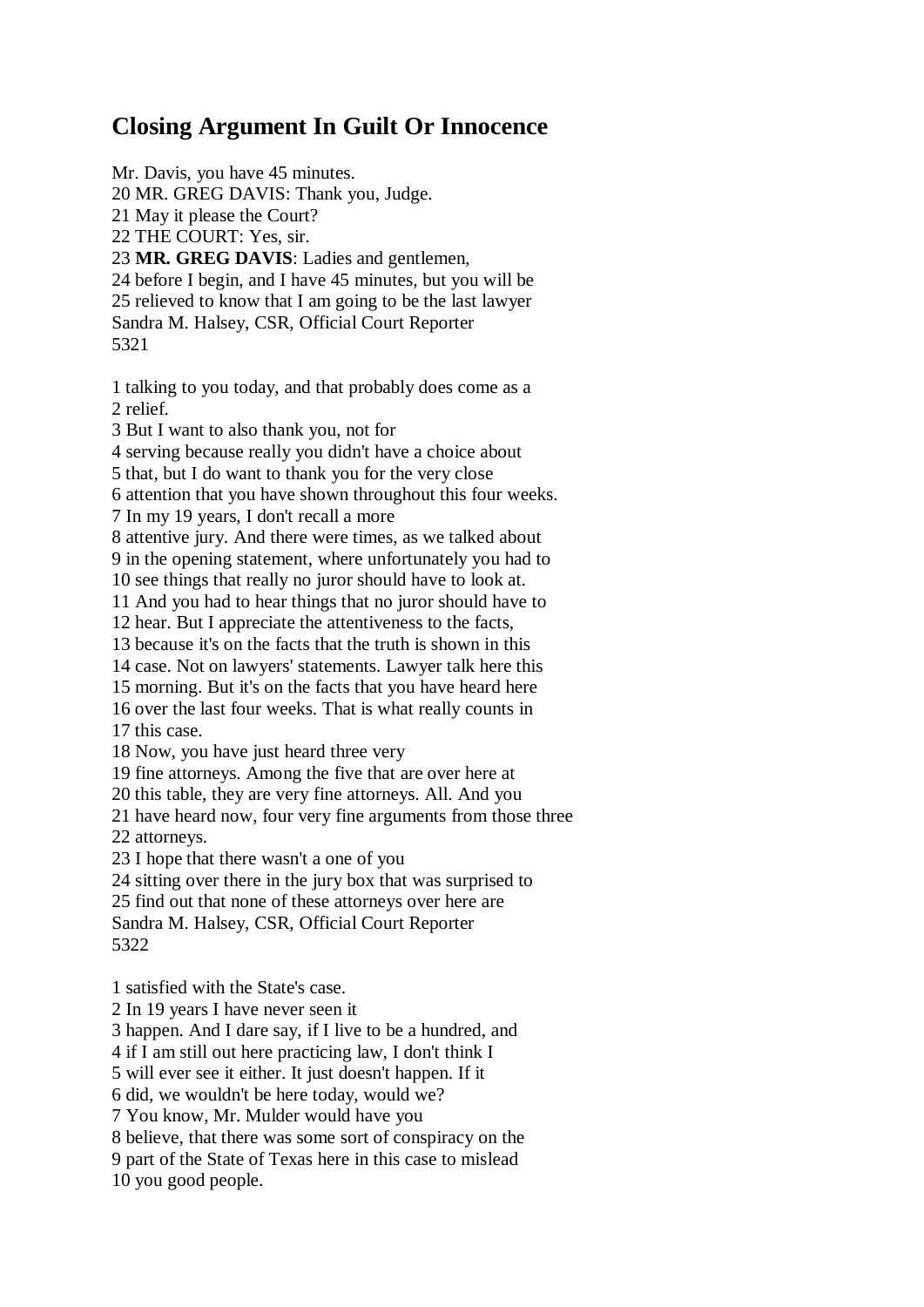11 Here is my answer to that: If there 12 is a one of you, when you go back there to that jury room 13 today, if there is even a one of you who believes that, 14 before you look at any of the evidence in this case, any 15 of the facts before you, if you believe that, you write 16 not guilty and you come back in here. 17 That is how strongly I feel about 18 that. There has been no effort at all to mislead you 19 good people. There has been an over-all effort here, 20 over this four week period here, from this side of the 21 table, any way, to try to show you the truth as best we 22 know how, and we have done that. 23 You know, if I was going to mislead 24 the people at this table over here as they claim, would 25 I, over three months ago now, have given them material Sandra M. Halsey, CSR, Official Court Reporter 5323 1 that might in some way help their client? Would I have 2 done that? You know the answer is no, I would not have

3 done that. I would have swept that under the rug, under

4 the carpet and said, "We don't need that stuff."

5 But, that is not the way we operate.

6 We hand it over, good or bad, and let them use it as they

7 see fit and that is what they have done in this case.

8 I'm not going to apologize for

9 standing up here and representing the good people of the

10 State of Texas and Dallas County. I'm not ashamed to be

11 sitting at this table. I'm not ashamed at all of the

12 good people from the Rowlett Police Department who are

13 still down here in this courtroom today.

14 You know, these are the men and women

15 who protect us. These are the men and women who, when

16 they got that call on June the 6th of '96, they are the

17 ones that we sent over there to 5801 Eagle Drive, aren't

18 they? And they had to walk into literally hell that

19 morning at 2:35 in the morning and start dealing with

20 that hell and start dealing with this woman right over

21 here, Darlie Lynn Routier.

22 They didn't ask to do that, you see

23 that is their job, and that is what they did in this

24 case, and they have got absolutely nothing to be ashamed

25 of and I am proud that they are a part of our case, and I

Sandra M. Halsey, CSR, Official Court Reporter 5324

1 am proud that they are sitting in here where you can see

2 them this morning.

3 There is one other thing I am very

4 proud to do. I am very, very, proud most of all in this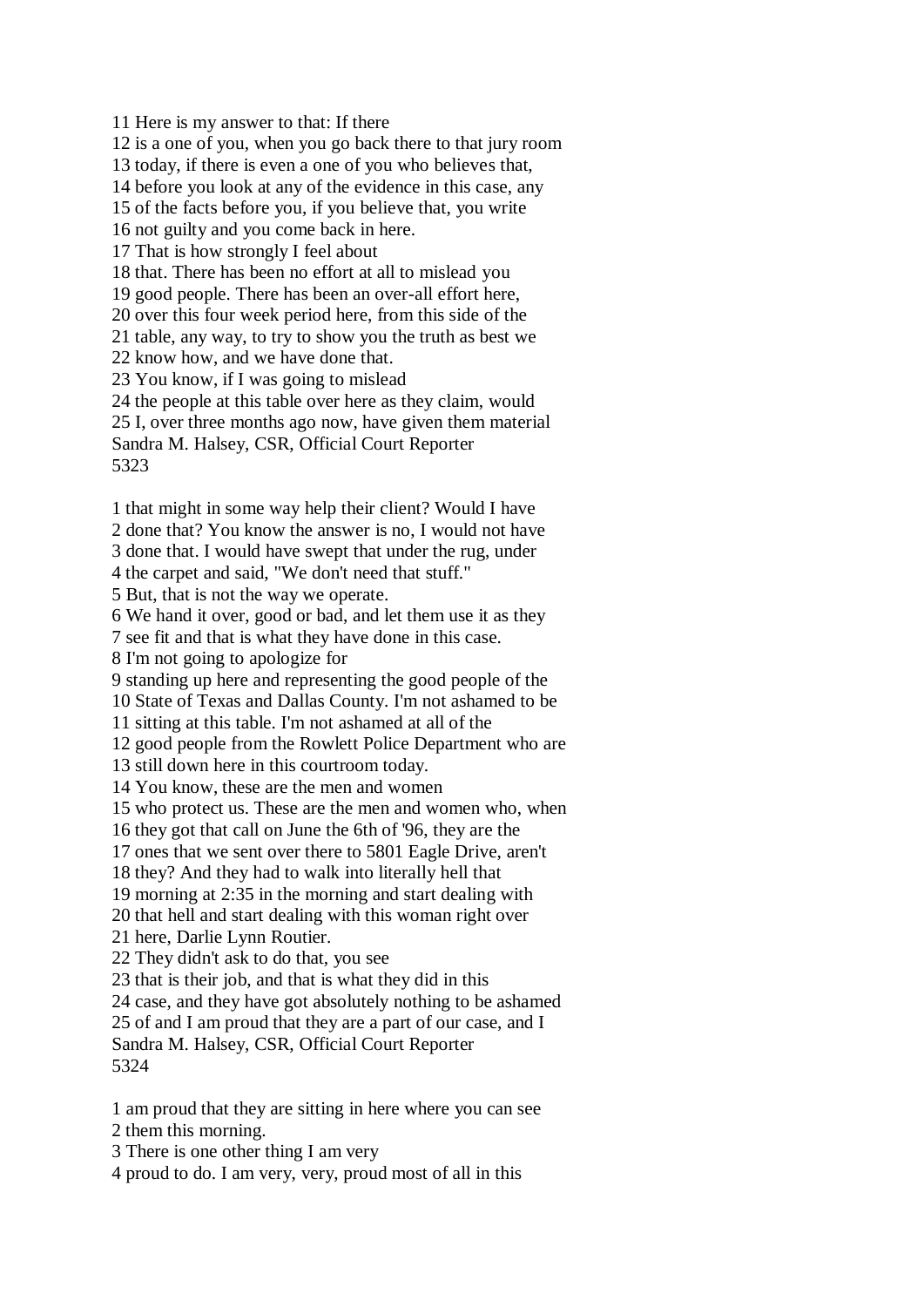5 case, to be the voices for Damon and Devon Routier. You 6 know the two little boys, we almost forget them. You 7 know, the pictures were put over here, I suppose after 8 Mr. Shook's argument. I don't think it takes a genius to 9 figure that out. 10 You know, these two little boys right 11 here don't have voices any more, do they? They are 12 dependent on us, Mr. Shook, Ms. Wallace and myself, and I 13 will guarantee you, I am going to use my voice this 14 morning to the best of my ability to talk for these two 15 little boys, who never had a chance as their mother 16 slaughtered them there on June the 6th, 1996. 17 May we never forget these two precious 18 children. May they always be a part of this case. 19 You know this case, I think, shows a 20 very distinct difference in good and bad. It shows you a 21 very distinct difference in what the guilty do and what 22 the innocent do. 23 It's been a textbook, almost on what 24 does a guilty woman do when she comes to trial in Kerr 25 County? Sandra M. Halsey, CSR, Official Court Reporter 5325

1 The first thing she does is, she tries

2 to deceive you. Mr. Mulder used that word, misleading,

3 misleading, misleading. If there is anybody in this

4 courtroom who has tried to mislead you throughout these

5 past four weeks, it's this woman over here.

6 Just like her husband, trying to

7 materially alter her appearance for you. She doesn't

8 want you to know who she really is. That is why she sits

9 over there like she is today with this plaintive little

10 look on her face, "Poor me, I am the victim," kind of

11 look. Hoping that just one of you, because it only takes

12 one of you, one of you will buy into that game.

13 And then what do they do beyond that?

14 Well, they blame the phantom intruder.

15 Mr. Mosty made mention of Charles

16 Manson out in California. I think what we saw by this

17 team over here, was what I am going to call the Susan

18 Smith defense. That phantom intruder. You know that

19 fellow -- remember, it was a black man in South Carolina,

20 supposedly, that took those two children.

21 It's that man that we just don't know

22 where he went to. We can't describe him. My goodness, I

23 don't know. It's the phantom. And you stay with that

24 phantom until all of the evidence in this case shows that

25 that is totally impossible and inconsistent with what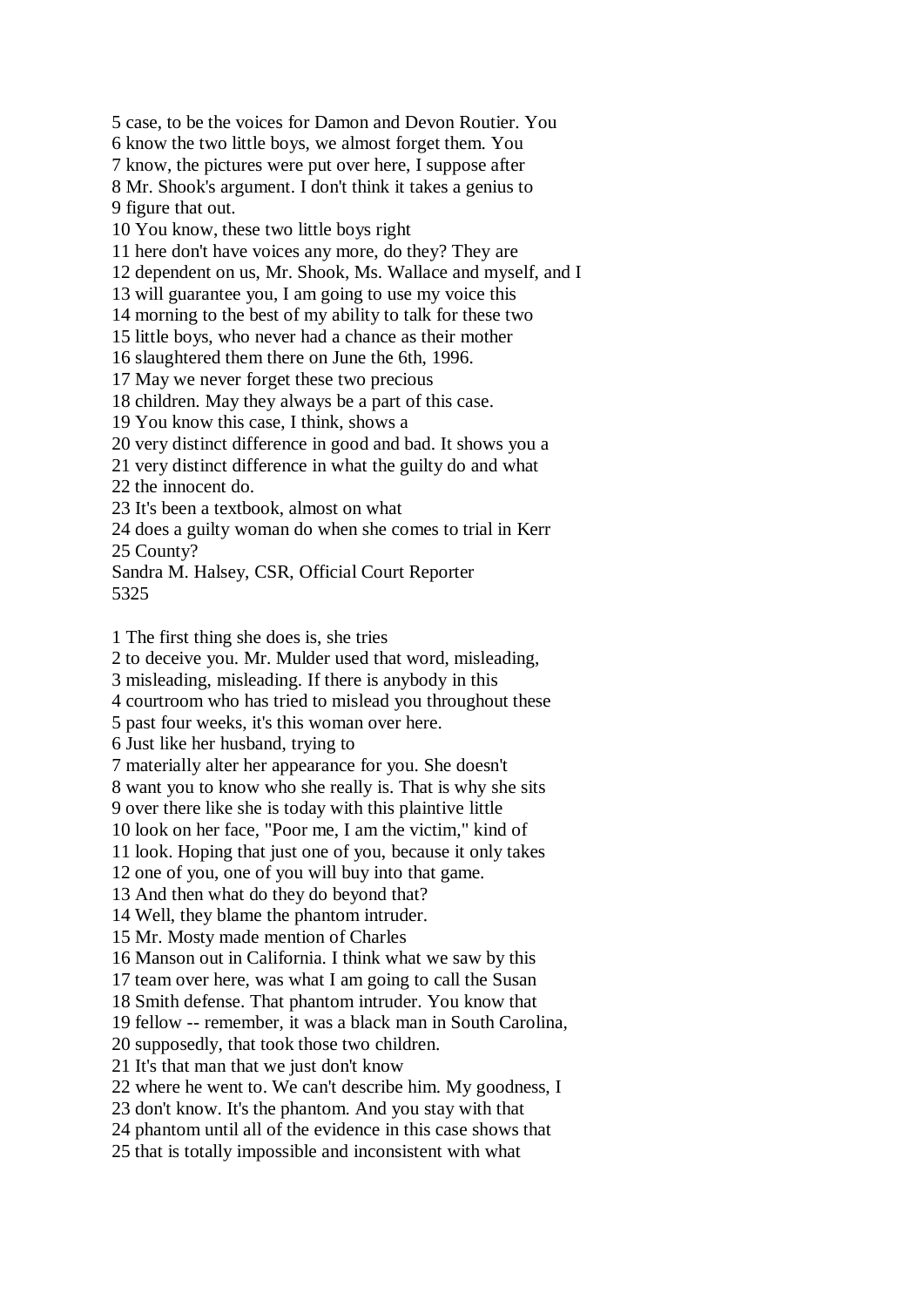Sandra M. Halsey, CSR, Official Court Reporter 5326

1 they found out there on Eagle Drive that day. 2 And I don't have to go over that, Mr. 3 Shook did a fine job of doing that this morning earlier. 4 But you stay with that until that one doesn't work. Then 5 what do you do? You go to Glenn Mize, and you point the 6 finger through those letters at poor Glenn Mize and you 7 say, "I know it's Glenn Mize." Not that: "The 8 investigators have told me that maybe it was Glenn Mize. 9 I know it's Glenn Mize." And you stick with that until 10 poor Glenn Mize has to trot into this courtroom and stand 11 before this accuser, and where she finally has to admit, 12 it can't possibly be Glenn Mize. 13 Then what do you do? You go to a man 14 named Gary Austin. And you say, "I guess maybe it's this 15 Gary Austin," you know, this guy that lives all the way 16 down the block, who can magically, I guess, look over the 17 horizon, into her backyard and watch her while she is in 18 this hot tub. 19 If that one doesn't work, then you go 20 to Angelia Rickels, and you say, "Well, it must have been 21 those two guys over there on Miami Drive that morning." 22 But, there's a couple of problems with 23 that. Angelia Rickels, you had a chance to see her. Did 24 you really believe that she can accurately recall what 25 happened to her that night? I mean, a man is supposedly Sandra M. Halsey, CSR, Official Court Reporter 5327 1 bumping on that doorknob for ten minutes solid and this 2 woman says she is alone, her husband is not there, and 3 she doesn't call the police. 4 Maybe that happened, and maybe it 5 didn't, but what you do know is this: That the 6 description of the two men that she saw there at her 7 house, don't in any way match the description that this 8 woman over here gave to the Rowlett Police Department, 9 does it? 10 Cowboy hat, cowboy shirt, long sleeved 11 for one of them. That is not the man that she described 12 out there on June 6th, or any other date. 13 Another man is wearing a toboggan with 14 a dark jogging suit, long sleeves, that is not the 15 description either, is it? So even if those men were 16 there, for whatever reason they were there, we can rest 17 assured that they are not the man that came into her home

18 that morning on June the 6th.

19 And, as a last resort then, what do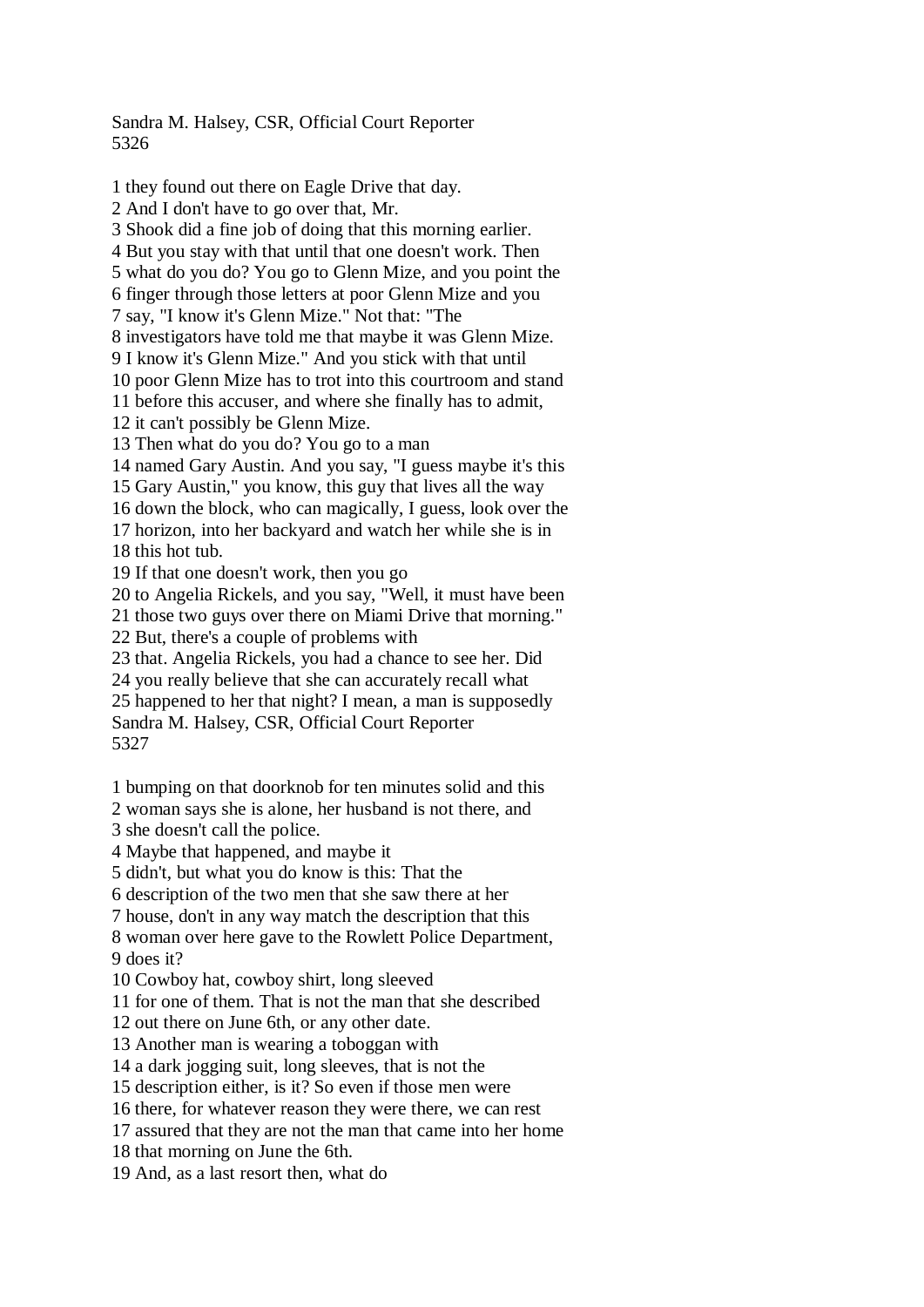20 you do? You go for this man in the dark T-shirt and dark 21 cap that was talked to, not the morning of June the 6th, 22 but the afternoon of June the 6th, some 14 hours after 23 this thing happened. 24 And you see, it's kind of like that 25 Paul Harvey show. You didn't hear the rest of the story. Sandra M. Halsey, CSR, Official Court Reporter 5328 1 Mr. Mulder knows his name as I do. His name is Wilford 2 Davis. 3 And Mr. Mulder told you something that 4 wasn't true. Maybe inadvertently he did that. But he 5 said to you, we didn't get his fingerprints and match 6 them to the ones on that window out there on Eagle Drive. 7 And I'll stand before you right now, and I will tell you 8 that the State of Texas did, when we called -- 9 10 MR. RICHARD C. MOSTY: That is outside 11 the record, your Honor. 12 MR. DOUGLAS MULDER: Judge, if they 13 did, they haven't told us. 14 MR. GREG DAVIS: That is not 15 exculpatory evidence. 16 THE COURT: Just a minute, gentlemen. 17 The jury is instructed to remember the 18 testimony as they heard it, and be guided by the Charge 19 of the Court, and both sides are reminded to stay within 20 the record. 21 MR. GREG DAVIS: Yes, sir. 22 As invited argument, I'm going to tell 23 you that is not true. 24 MR. DOUGLAS MULDER: Judge -- 25 MR. RICHARD C. MOSTY: That is an Sandra M. Halsey, CSR, Official Court Reporter 5329 1 absolute misstatement. We have -- there is no -- 2 MR. DOUGLAS MULDER: No one has ever

3 told us --

4 MR. RICHARD C. MOSTY: There is no

5 evidence of that --

6 THE COURT: Just a minute, gentlemen.

7 One defense attorney at a time, please.

8 MR. RICHARD C. MOSTY: That is not in

9 the record anywhere anyhow.

10 THE COURT: Both sides are ordered to

11 stay within the record, and the jury is ordered to

12 remember the testimony as they heard it, and be guided by

13 the Charge of the Court.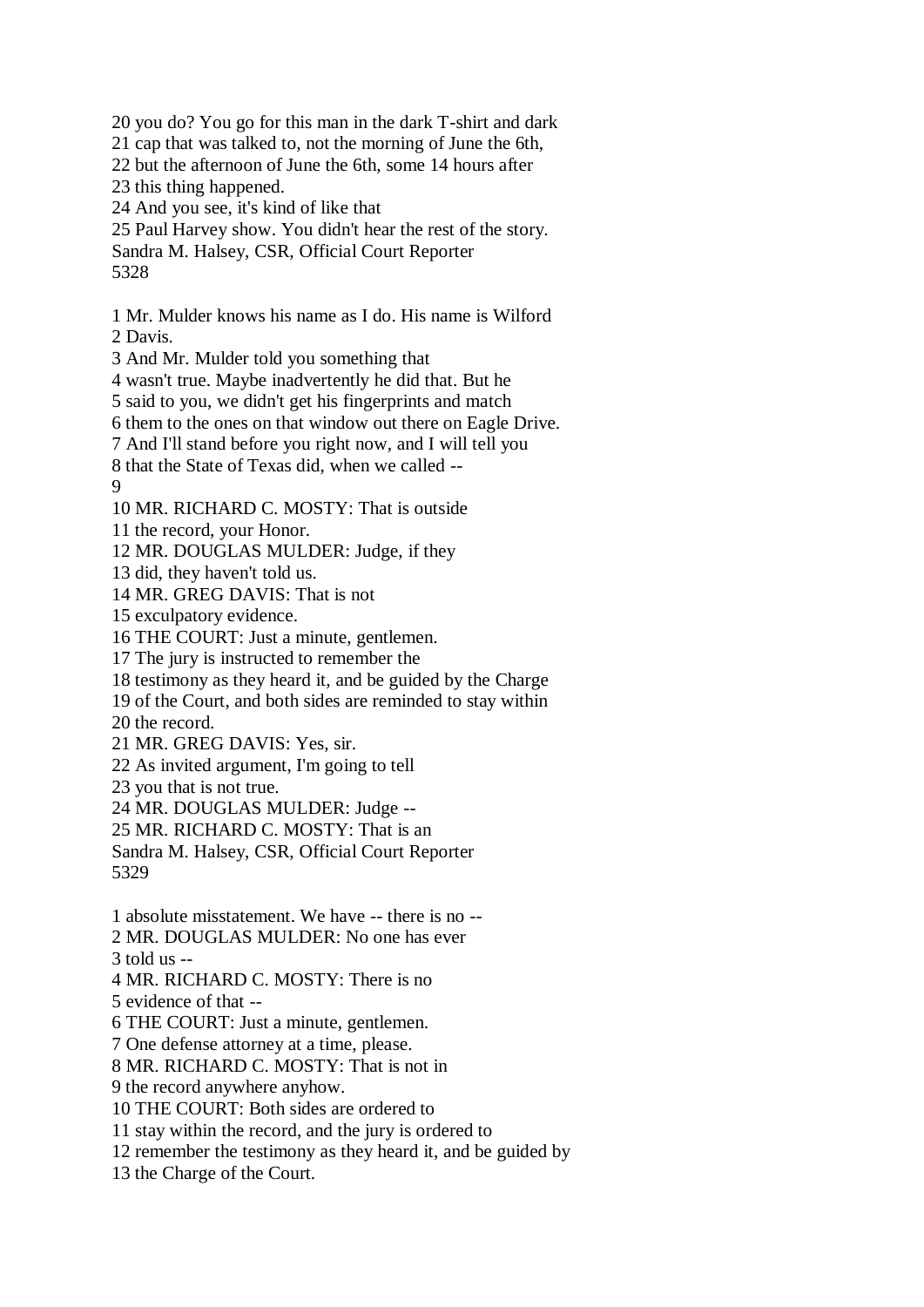14 Please continue. 15 MR. GREG DAVIS: Yes, sir. 16 And then, I guess finally, it is some 17 drug crazed maniac, I think that was Mr. Mosty's term, 18 -- you know, where is this drug crazed maniac, and where 19 does that idea come from? 20 If there is some drug crazed maniac 21 out there that is a suspect, then I want to know this: 22 Where are those investigators that were hired by the 23 defense to go out to that neighborhood? 24 And don't you know that if they had 25 found someone like that, there is no way in this world Sandra M. Halsey, CSR, Official Court Reporter 5330

1 that they wouldn't have been sitting on that witness 2 stand telling you people about the folks that they found 3 out there. But that is not what happened is it? 4 All right. Next one. When all of 5 that doesn't work, what you do is this: You blame the 6 police. I don't know of an older defense. It's the most 7 regularly used defense certainly. But you look at these 8 police officers and you say, they just didn't do the job 9 right. They either didn't do enough, or they did too 10 much. You kind of take your pick on most of these cases. 11 And you say to them, "You know, you put her in the cross 12 hairs immediately, and you weren't careful enough." 13 Ask yourselves this: If the Rowlett 14 police had gone out there on June the 6th and decided, 15 this is it, Darlie Routier is the one and only. We don't 16 care about anybody else, we're not going to look for 17 another suspect, this is our suspect right here and we're 18 going to make our case against her. You just wonder, I 19 guess somebody forgot to tell Charles Hamilton about that 20 that morning, didn't they? 21 I mean, here is poor old Charles 22 Hamilton out there for five hours trying to lift 23 fingerprints from that house. Now, why would they have 24 done that? Gone to that trouble of trying to find the 25 fingerprints of that intruder if they had already decided Sandra M. Halsey, CSR, Official Court Reporter 5331

1 this is our one and only suspect? And why would they

2 wait for James Cron? Why not just go ahead and get in

3 that house, and go through there and say it all matches 4 Darlie Routier?

5 They didn't do that though, did they?

6 They waited until a man with 39 years experience in crime

7 scene search went out there and assisted them. Why would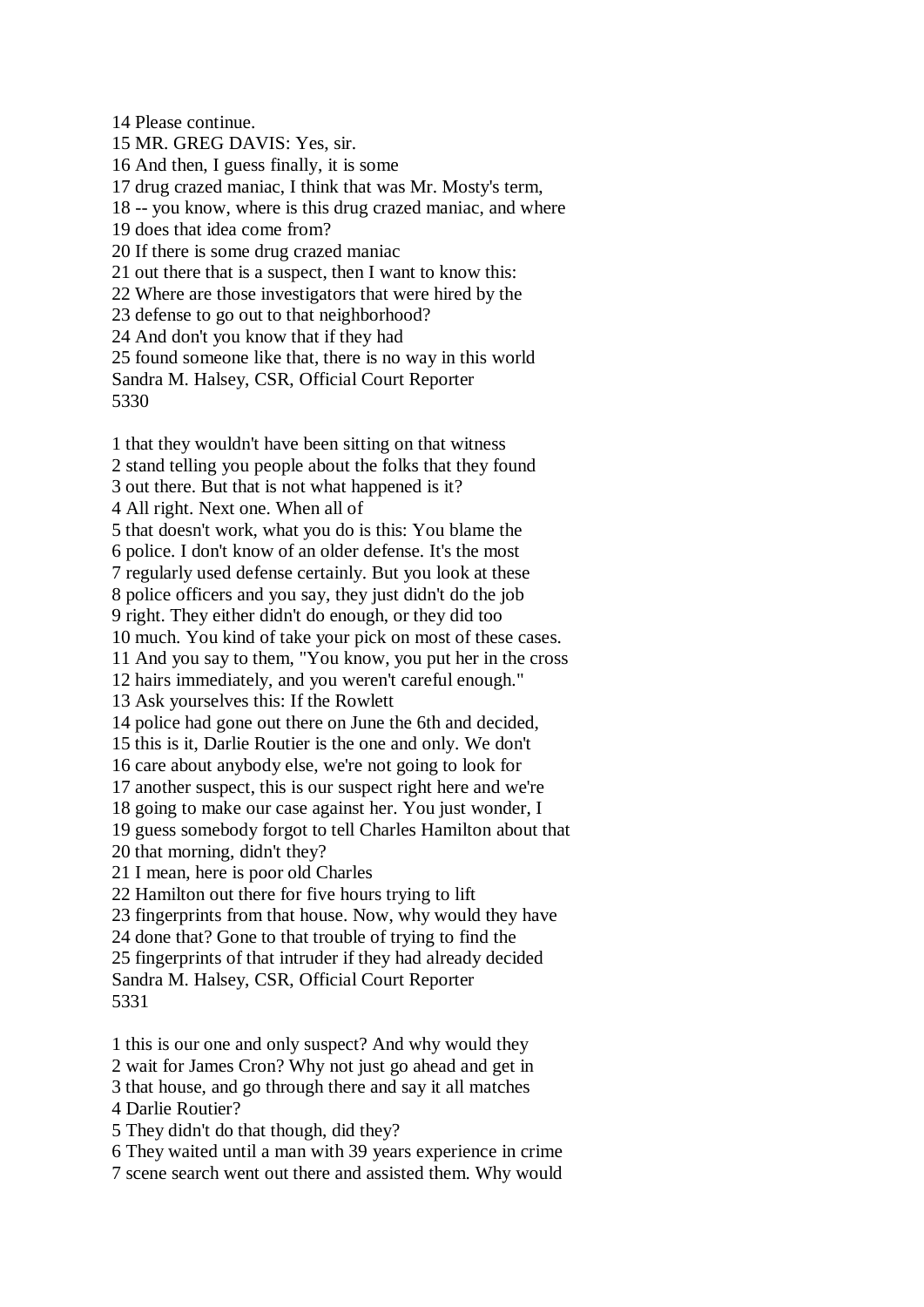8 you call for Charlie Linch and Kathryn Long from SWIFS if 9 you already know who you want to charge over here? Why 10 go to the trouble of finding the blood evidence? Why go 11 to the trouble of having over a hundred blood samples DNA 12 tested, like we did in this case? 13 Why do you do all of those things, if 14 you have already made up your mind that this is our 15 suspect? You don't do that. You do that because you 16 want to know the truth, the most complete truth possible, 17 and that is exactly what they did and that is exactly 18 what we did in this case right here. 19 The next person that you blame, must 20 be the medical community. You say, the nurses -- you 21 don't remember what you remember, about what she told you 22 out there that day. And when it comes to the bruising, 23 you six skilled nurses and you doctors don't know what 24 you were doing out there, you missed this obvious bruise 25 out here. You were negligent in your duties toward this Sandra M. Halsey, CSR, Official Court Reporter 5332

1 woman.

2 You know, it's interesting, I watched

3 Mr. Mulder while he showed where that bruise was in that

4 polaroid. Did you notice the arm? Did Mr. Mulder point

5 here to the inside of the arm? No, he didn't, did he?

6 He pointed on the outside, where that wound was, where

7 you would expect to see a redness on June the 6th. Not

8 over here on the inside of the arm where that bruise

9 shows up on June the 10th of 1996, did he?

10 And then to buttress your case against

11 the nursing profession out there, what do you do? You

12 bring in family and friends who might as well have been

13 sitting on the front row of this gallery throughout the

14 case, they know as much about this case as you do as 15 jurors.

16 And after all of the evidence is in

17 from the State, they all get up here, with a very clear

18 memory apparently, with no photographs to back them up,

19 because you see it wasn't important back then.

20 They all tell you, "Oh sure, I know

21 that bruise was there all the way from here up to there."

22 Except for one, it was curious, Karen Neal. Of all of

23 them that came in here, who is the registered nurse of

24 the lot? It was Karen Neal. And what did Karen Neal

25 tell you about that bruise? Do you remember?

Sandra M. Halsey, CSR, Official Court Reporter 5333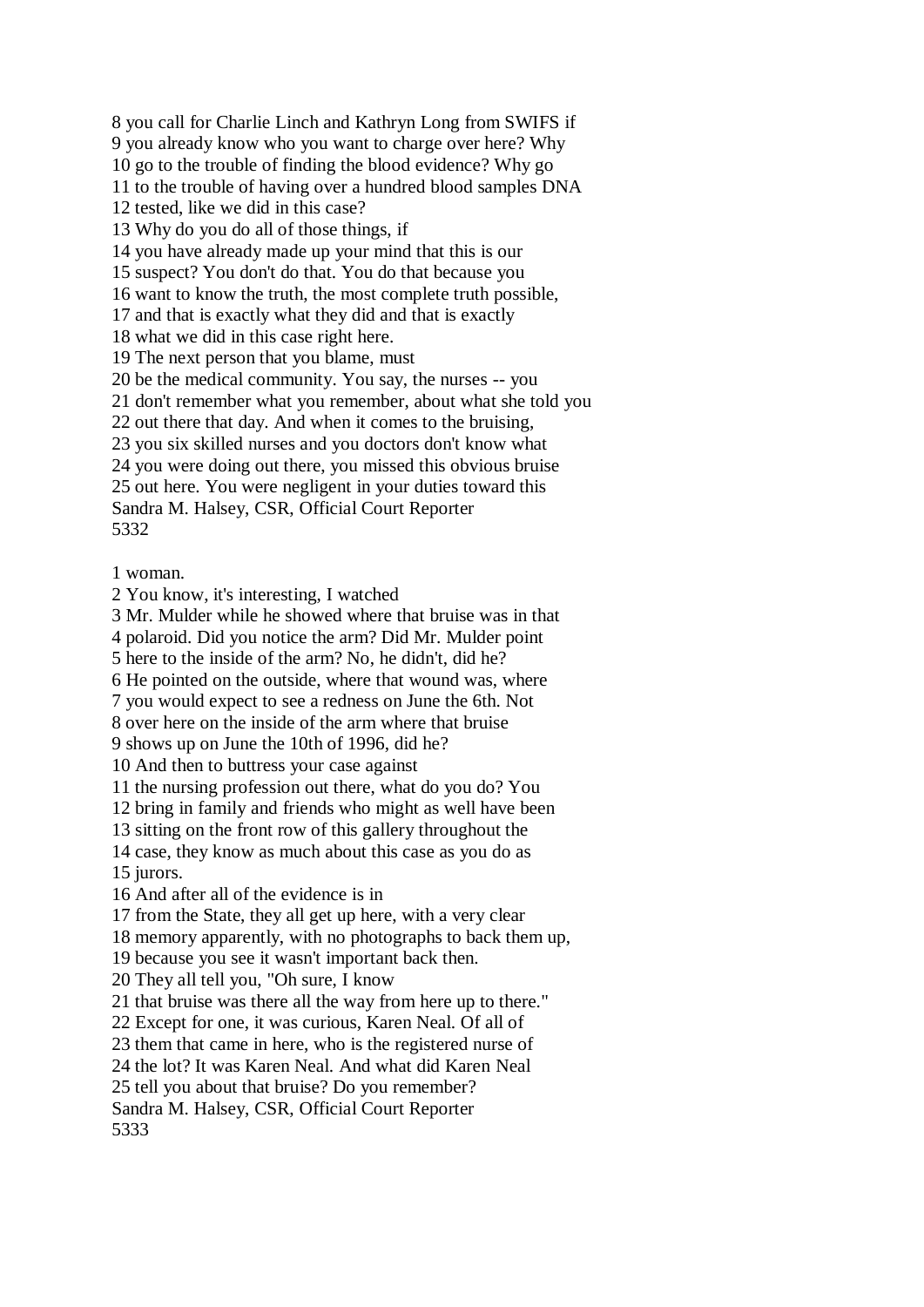1 When Mr. Shook asked her about the

2 location, she didn't point to the inside of the arm where

3 the family and friends had pointed to. I was watching

4 her very closely, as I hope you were also.

5 She went right to that outside, didn't

6 she? Right to where you would expect the wound to be.

7 Not to where the others said they saw that bruising, and

8 she is the registered nurse, just like the others from

9 Baylor Hospital, who know what they saw and know what

10 they didn't see. There was no bruise at Baylor Hospital.

11 Who do you blame next? You blame

12 James Cron. What you do, you call him that old bearded

13 man who came out there. You call him a fingerprint man.

14 Even though you know he is a senior crime scene analyst.

15 I mean, that is what the man does. And you say, he just

16 waltzed through that house, and he came up with this

17 conclusion like that.

18 Folks, it wasn't rocket science that

19 we were dealing with out there. A man with 39 years

20 experience walked through that house, and it just stuck

21 out like a sore thumb.

22 Her story doesn't match the evidence.

23 And now, you have had the opportunity to see what he did 24 and you can see why he walked through there and said, "It 25 doesn't match up. We need to look at some things. You Sandra M. Halsey, CSR, Official Court Reporter 5334

1 people know what you are doing, let's do the testing,

2 let's do the printing, let's do all of this stuff, but I

3 am telling you right now, from what I know and from what 4 I see, it doesn't match up."

5 And he was the starting point in this

6 case. He was not the finishing touch, he was the

7 starting point. And then what do they do? After they

8 blame Cron, they come in here against Charlie Linch and

9 they say Charlie Linch gave -- I think the quote from Mr.

10 Mosty was -- he gave you a bunch of unfounded opinions.

11 I think unfounded opinions are opinions that they don't

12 like. I think that is the definition that we can

13 conclude unfounded opinions are.

14 What did Charlie Linch tell you? He

15 told you that he found that fiberglass rod, and he found

16 that rubbery material on that knife. Up to that time, he

17 had never seen a compound before, under the microscope,

18 like the rubber compound that he found on that knife that

19 just happened to come out of the butcher block, out of

20 whose kitchen? This woman's kitchen. Never seen that.

21 What did he see when he looked at that

22 window screen? What did he see right here? He saw the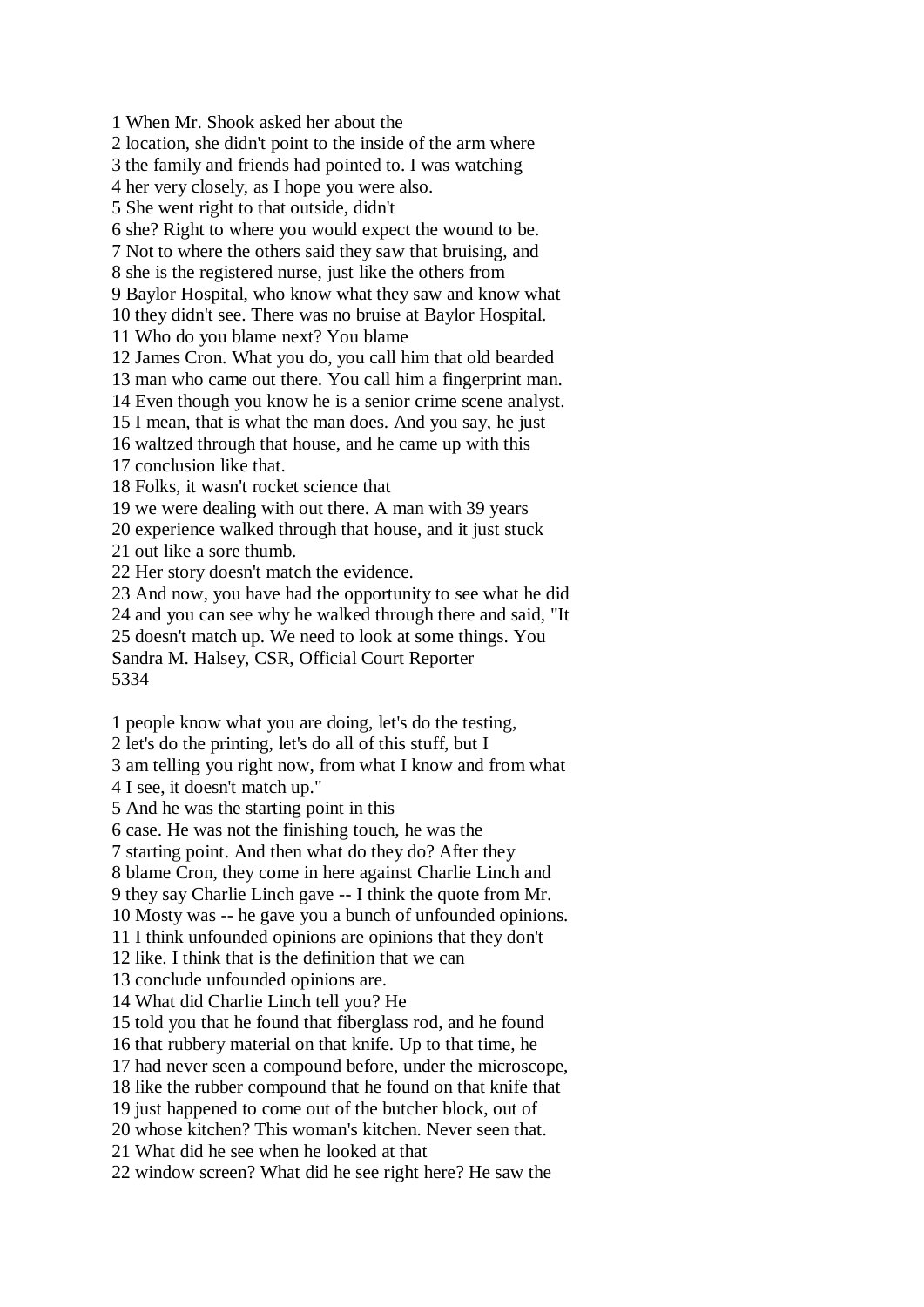23 same two things. He saw fiberglass, and he saw this 24 rubbery material that he had never seen before. 25 And there was one more thing that he Sandra M. Halsey, CSR, Official Court Reporter 5335

1 saw there that the defense just didn't mention during the 2 arguments. He saw embedded in that rubbery material, 3 fragments of glass. Fiberglass that were wed to the 4 rubber material, and from that, he told you that he could 5 conclude scientifically, that the rubbery material, and 6 the fiberglass in it were placed on that knife blade at 7 the same time. 8 Now, we know that Charlie Linch was 9 right about one thing in this case: He was right about 10 that sock, wasn't he? 11 When he told you those fibers were 12 consistent with that shoe. Darin Routier's shoe. Was 13 Charlie Linch right or was Charlie Linch wrong? 14 We know he was right, because Darin 15 Routier, thanks to Corrine Wells, had to get up here and 16 tell you. 17 MR. JOHN HAGLER: Excuse me, your 18 Honor, I believe he is going into something that is not 19 in evidence. 20 THE COURT: The jury is instructed to 21 remember the testimony and evidence you have heard, and 22 both sides are instructed to remain within the record. 23 MR. GREG DAVIS: Yes, sir. 24 MR. JOHN HAGLER: Could we have a 25 ruling on that, your Honor? Sandra M. Halsey, CSR, Official Court Reporter 5336 1 THE COURT: Well, I'll overrule that. 2 MR. JOHN HAGLER: He is going to go 3 into a matter that is not in evidence. 4 MR. GREG DAVIS: No, sir, I am not. 5 THE COURT: No, he is not, I don't 6 think he is. If he does, then the objection will be 7 sustained. 8 MR. GREG DAVIS: Yes, sir. 9 THE COURT: Stay within the record. 10 MR. GREG DAVIS: And what did Darin 11 Routier say to you good people, he said, "That is my sock 12 and it came out of that utility room. It's my sock."

13 Just like Charlie Linch had told you after his

14 microscopic examinations.

15 Now, let's talk about the sock for

16 just a second here before I go on. You know, I'm not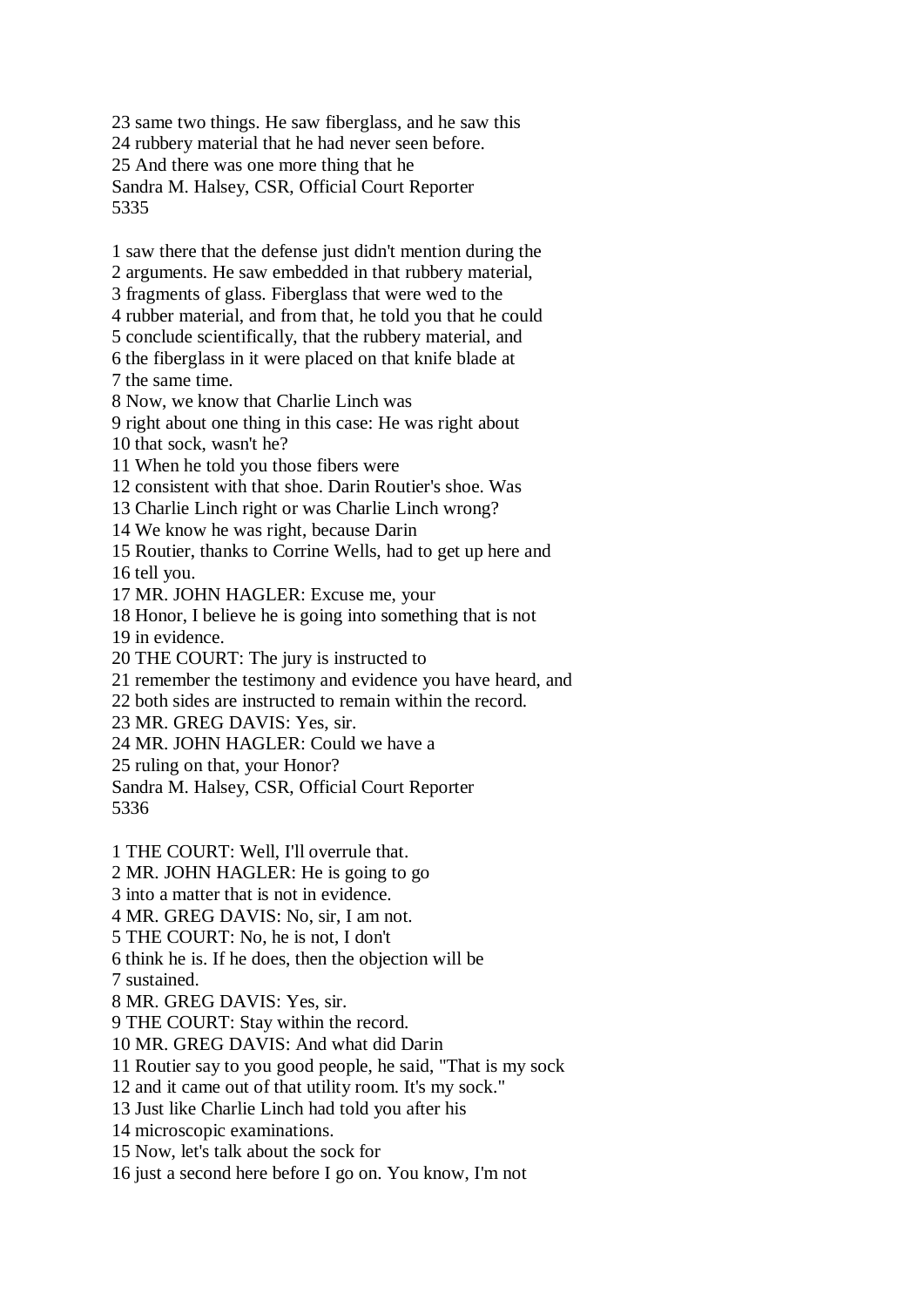17 telling you that this defendant went down there in some 18 clever effort to plant this sock. I'm not saying that. 19 Mr. Shook is not saying that either. What we are saying 20 to you is, that this woman knew very well that this sock 21 right here came out of her house. 22 She knew good and well that she was 23 going to get it out of that house and try to disassociate 24 it from that house. You see, she never counted on that 25 knife being found in that butcher block with that Sandra M. Halsey, CSR, Official Court Reporter 5337

1 fiberglass. 2 But she knew that that sock right 3 there had blood on it, and how is she going to ever 4 explain that? Get it out of the house. It wouldn't take 5 her very long at all, and that is exactly what she did in 6 this case. And the telltale thing is the blood that is 7 on there. Whose blood is on the sock? Is it the blood 8 that we would expect to see from some intruder who came 9 over there and stuffed it down her mouth, attacked her, 10 stabbed her, slashed her throat? Is it her blood? No, 11 it's not. It's only the two boys and about a 12 nickel-sized stain. Not her blood. 13 You know, the next man to attack was 14 Tom Bevel. Well, let me back up to Charlie Linch one 15 more time here. 16 You know, we know as they criticized 17 Charlie Linch, we know that back in August of last year, 18 that there was an expert by the name of Bart Epstein, a 19 trace evidence analyst there at SWIFS on behalf of the 20 defendant. And we know that back there in August that 21 Charlie Linch said, "Here, I will show you everything 22 that I am doing out here." He let him look at the 23 slides, let him examine the evidence. 24 Basically, he looked over Charlie 25 Linch's shoulder and graded his work out there at SWIFS. Sandra M. Halsey, CSR, Official Court Reporter 5338 1 And don't you know, don't you know, that if Bart Epstein 2 had any disagreement whatsoever with the findings of 3 Charles Linch, that you would have seen him up here on

4 this witness stand? Because we know that this defense 5 team here, when they need a witness like Richard Coons, 6 hey, you can place a phone call at 9:00 P.M. and they

9 why he is not here, because there is nothing wrong with

7 will get him here the next morning. 8 So where is Bart Epstein? You know

10 Charles Linch's work in this case.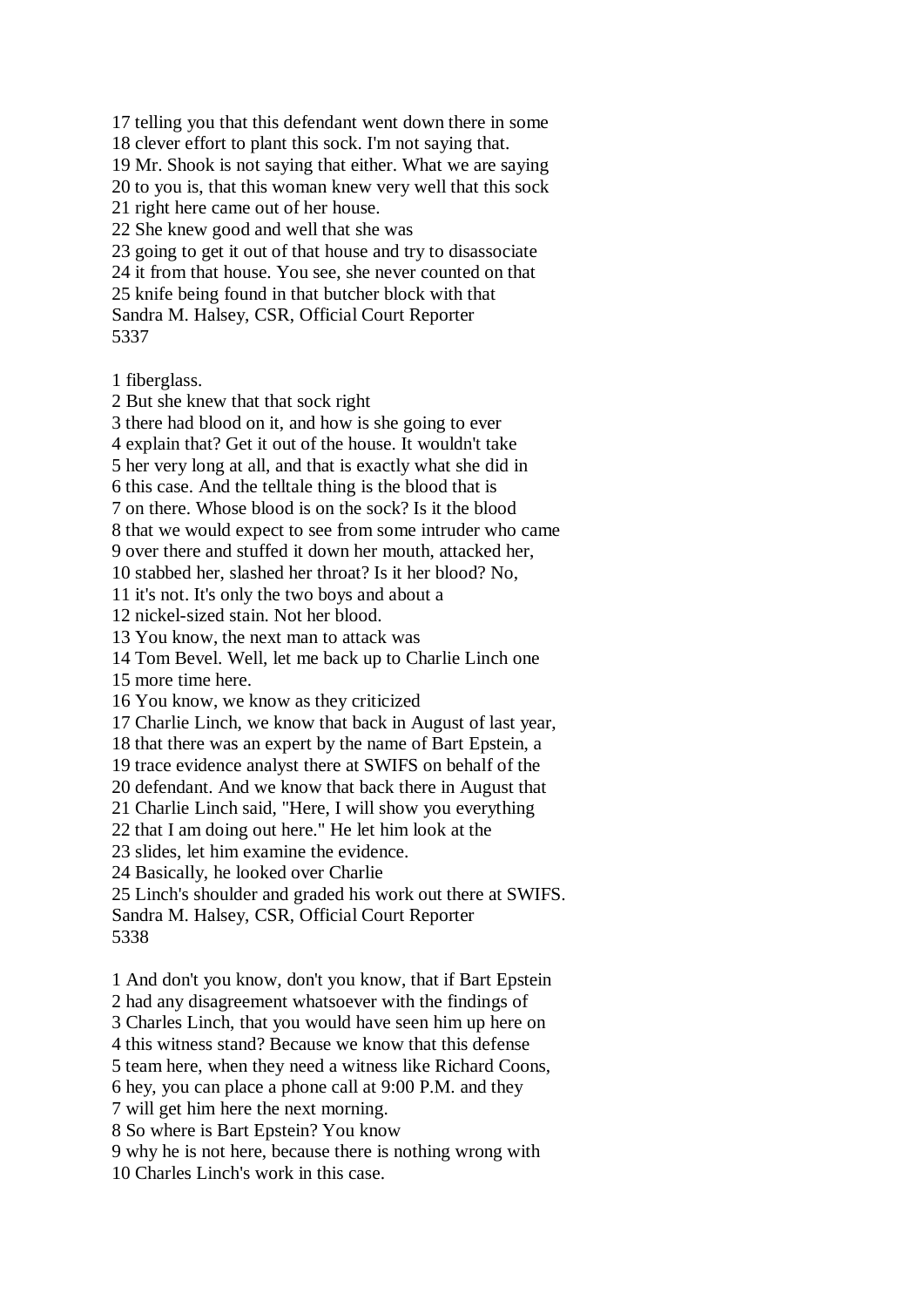11 As we look to Tom Bevel, as they 12 criticized Tom Bevel on his opinions. That videotape, 13 and you have got the T-shirts back here, as you look at 14 that videotape with that motion demonstrated by Tom Bevel 15 and you will find that they weren't long on the back. 16 Those blood stains. They are the same size and 17 consistent with the size of Devon Routier's blood that 18 was deposited on the back of this defendant's shirt. 19 That is what the videotape and the T-shirt will show you. 20 Mr. Mosty demonstrated about picking 21 up this vacuum cleaner. Listen, it's not that hard, and 22 you can try it yourself. You don't have to hold it down 23 here by the neck. If you hold it right up here and you 24 roll it around, as this defendant did that day, what do 25 you get? You look at my hand and you will see, you get Sandra M. Halsey, CSR, Official Court Reporter 5339

1 the blood smear right on the right side of this handle,

2 exactly like she did that day.

3 You know, here is the bottom line on

4 Tom Bevel. You know out there at SWIFS there is another

5 expert, Terry Labor. He is the DNA blood spatter expert

6 who went out there on behalf of the defendant also, along

7 with Bart Epstein. And if they want to quarrel with Tom

8 Bevel and tell you that he is wrong, and that he is a

9 witch doctor of some sort, where is Terry Labor then?

10 Where is their blood spatter expert?

11 Don't you know that if he had any

12 criticism of the opinions rendered by Tom Bevel, that

13 just like Bart Epstein, you would see them right up here,

14 and he would be detailing for you what those criticisms

15 are. But he is not here either, is he? And for a very 16 good reason.

17 There is one other thing that we need

18 to ask also. Where are the samples from the T-shirt

19 taken by Terry Labor? Where are they? You remember

20 those first dibs samples that Terry Labor took from the

21 defendant's T-shirt back in August? Before Tom Bevel

22 even had a chance to look at the T-shirt. Terry Labor,

23 the defendant's expert, went to Dallas and was given an

24 opportunity to take several samples from that T-shirt.

25 Did you see those samples in this

Sandra M. Halsey, CSR, Official Court Reporter 5340

1 courtroom at any point in this trial? No, you didn't.

2 Don't you wonder why? You really

3 don't have to wonder long about that question. It's

4 obvious to you. Why those best samples taken by the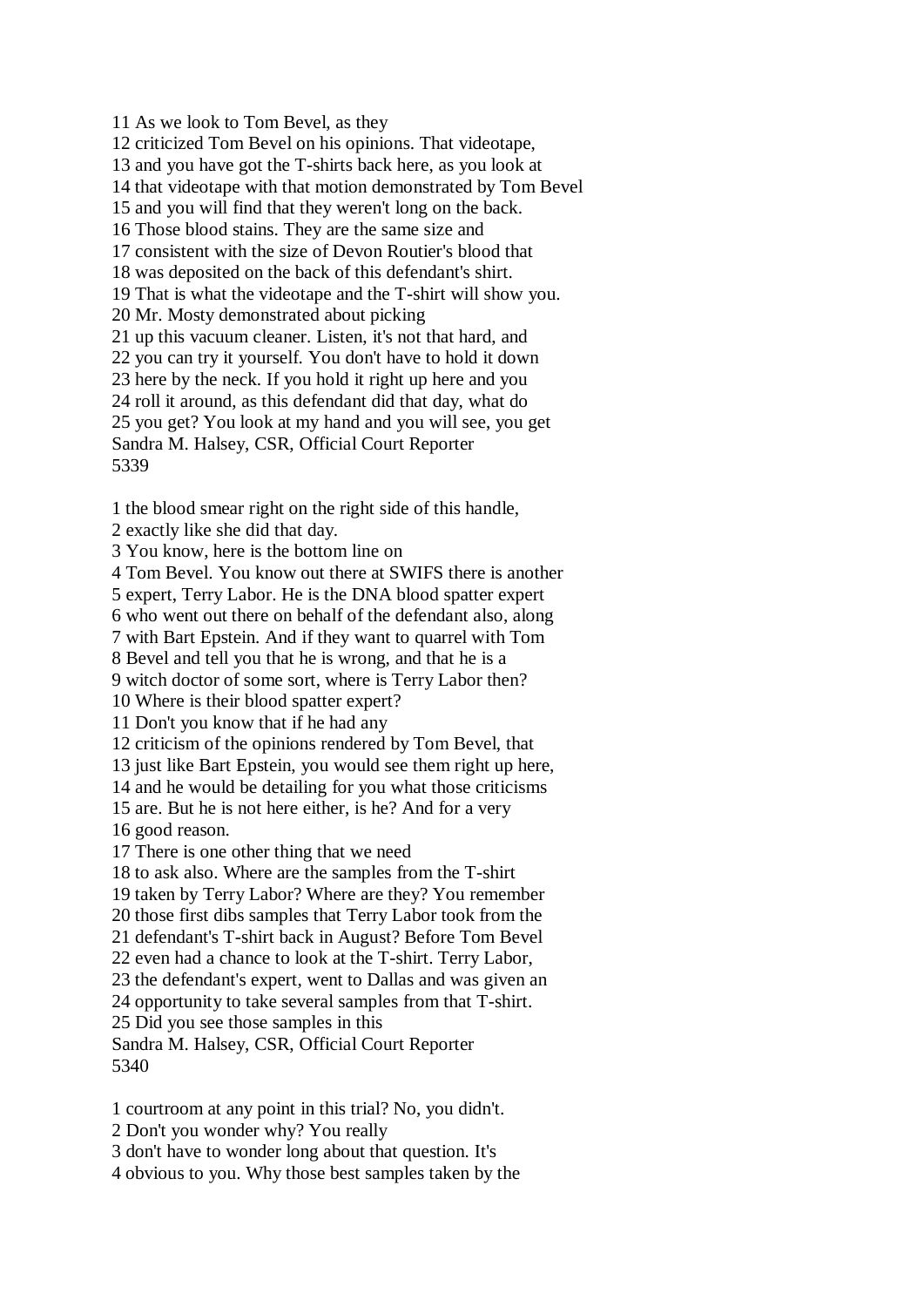5 defense, why you never saw them, and why you never heard 6 a test result or a DNA result on any of the samples. 7 It speaks volumes to you sometimes 8 what you don't see and hear. And it speaks volumes in 9 this case with regards that T-shirt. 10 Well, after you have beat up on the 11 police and you beat up on the nurses, the forensic 12 experts, next to last you try to change your story. 13 You see, you can still win this case 14 if you are the defendant, if you can change the facts. 15 And if you can go back and say, "By the way, you know, I 16 remember my wife, she was right over there with me doing 17 that CPR on Devon, even though I have never said it to 18 anybody before. Yeah, she was over there at that sink. 19 Now that I know that the sink has been cleaned up and 20 there is traces of blood, by golly, I just happened to 21 remember that she was over by that sink." 22 And then when her blood is found on 23 the vacuum cleaner, the DNA results come back, you say: 24 "Well, by golly, I guess that just slipped my mind too. 25 My wife was over there using that as a cane or a crutch." Sandra M. Halsey, CSR, Official Court Reporter 5341 1 Then, if you are the defendant, you do 2 the very same thing. All of a sudden, through this 3 traumatic amnesia, you remember the Devon CPR, you

4 remember the sink, you remember the vacuum cleaner. You

5 remember the bruises on your arm, and then even you

- 6 remember that you didn't wear panties that night, or they
- 7 were taken from you.

8 So if you change enough facts, folks.

9 I mean, nobody is ever guilty if you can do that.

10 And when that one failed, as it did in

11 this case, what is the last thing that you do? What you

12 do is you say, traumatic amnesia.

13 You know, I think it would be fair to

14 term that the "I can't remember" or "I won't remember"

15 defense. It's just like Mr. Shook talked about with some

16 of these doctors, you know if you say "I don't remember."

17 How do you get at that? I mean, if I told you people, "I

18 don't remember something," is there any number of

19 questions that you could ask to make me remember

20 something like that?

21 It's convenient, isn't it? It's very

22 convenient in this case. And in order to try to prove

23 that defense, they bring Dr. Lisa Clayton, and I have got

24 no quarrel with her. But it really seems strange to me,

25 that when Mr. Mulder said that she had freedom to do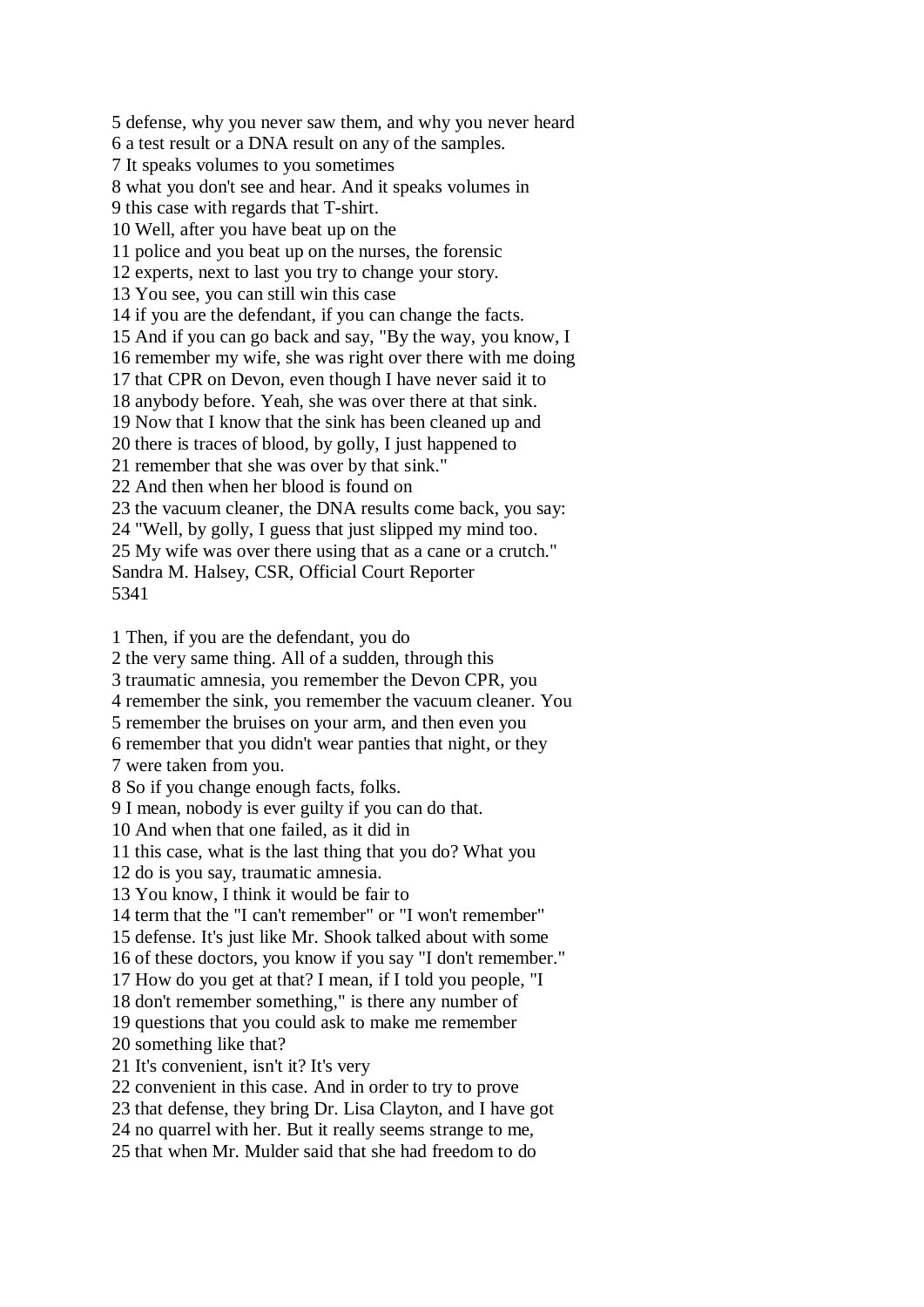Sandra M. Halsey, CSR, Official Court Reporter 5342

1 whatever she wanted on this case, it just strikes me as 2 just a little bit funny the very limited number of things 3 that she chose to do. 4 Who does she talk to? Well, she talks 5 to the defendant quite a bit for 12 hours. You know she 6 is a real objective source of information, don't you? 7 She talks to her husband. You have all had a chance to 8 see Darin Routier. Need I say more? Okay. 9 The family, her in-laws, kind of a 10 one-sided picture that we're getting here, put that is 11 the picture that Lisa Clayton chose to see. 12 No paramedics, no police officers, no 13 nurses, no doctors, no one outside of the immediate 14 family of Darlie Routier. And then she comes to this 15 startling conclusion that she thinks that Darlie Routier 16 is telling her the truth. You know? 17 I mean, it's a bit mind-boggling that 18 she would do that. But then again, this is the doctor, 19 the psychiatrist who would have you and I believe, that 20 there is nothing inappropriate, eight days after your 21 children have been slaughtered, to go out to their 22 graves, and shoot some Silly String and laugh and carry 23 on. 24 You see, when we look at that tape, 25 according to Dr. Clayton, and our stomach turns a little Sandra M. Halsey, CSR, Official Court Reporter 5343 1 bit, because we still have consciences and those things 2 bother us. It's our fault, don't you understand, because 3 we don't know what is appropriate and not appropriate. 4 That is Dr. Clayton's take on this case. 5 And then, I guess maybe she doesn't do 6 a good enough job, and so Richard Coons is called in. I 7 guess coincidences happen in life, but this one seems a

8 bit farfetched that he calls at 9:00 o'clock on

9 Wednesday, what, about four hours after the defendant 10 testifies in this case.

11 I can imagine that call going out, "Is

12 there a doctor in the house, the defendant has mortally

13 wounded her case, and we need a doctor down here now."

14 And so, Richard Coons comes to

15 Kerrville. And I have got no quarrel with him, believe

16 me. He is an eminently qualified psychiatrist and a fine

17 gentlemen, and I think he told you the truth, as he sat

18 on that stand.

19 There is only one problem with Dr.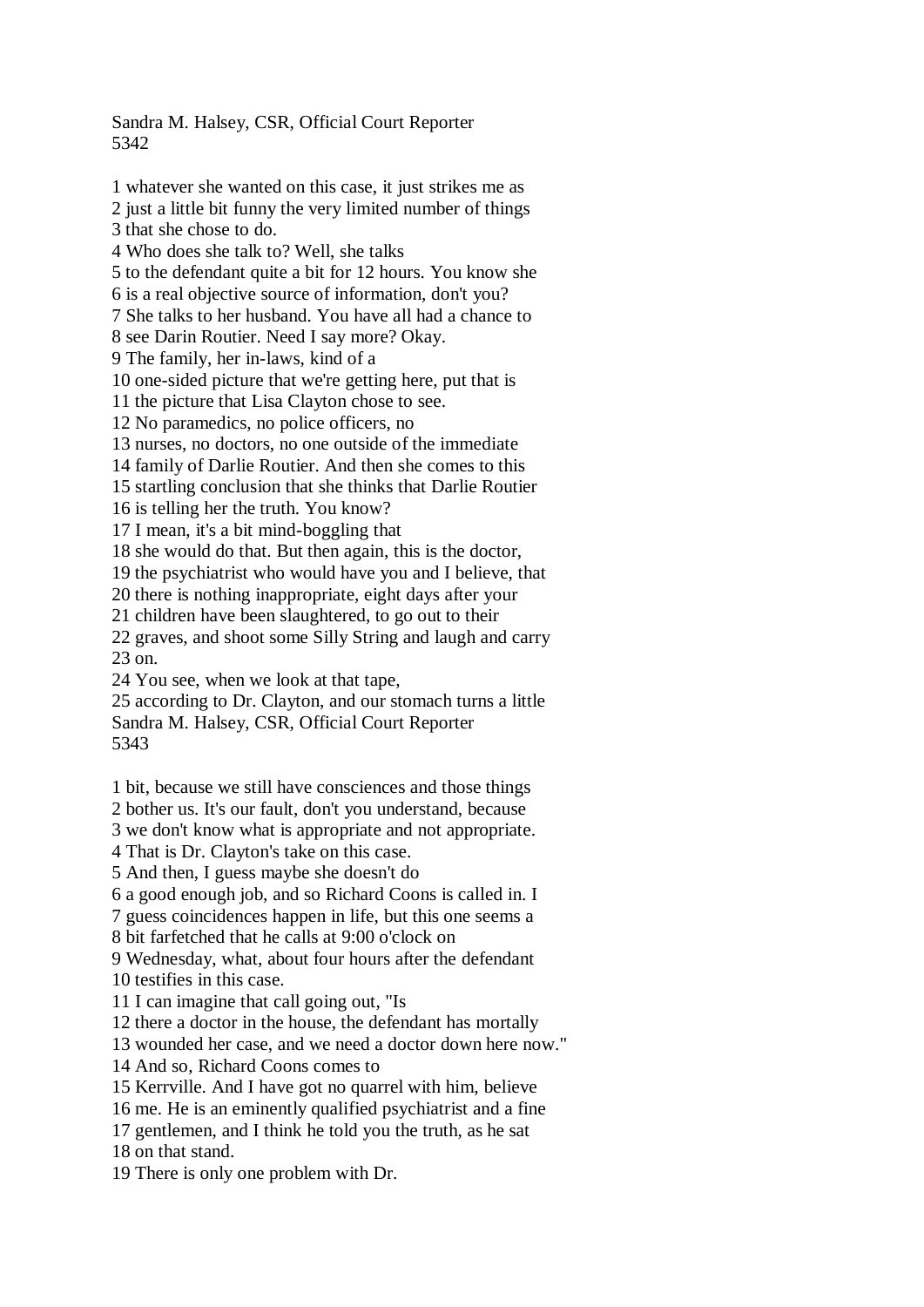20 Coons though. They didn't give him any facts, did they? 21 Oh, they gave him a lot of hypothetical questions from 22 Mr. Douglass here. A lot of assumptions that were all 23 favorable to the defendant, and then he answers the 24 questions. 25 But you see what happens when you

Sandra M. Halsey, CSR, Official Court Reporter 5344

1 change those a little bit, as Mr. Shook did, and you 2 start talking about some of the facts, the actual true 3 facts in the case, his opinion started to change, didn't 4 it? And I think it's very clear why they chose as they 5 did, because that is their witness. It's very evident 6 why they chose not to give him any facts at all to work 7 with. Because they knew, as you do, that if you give 8 that man -- because he is honest, if you give him the 9 facts, he may give you an answer that you don't like. 10 MR. RICHARD C. MOSTY: Your Honor, I'm 11 going to object to that. He was called as a rebuttal 12 witness. He could only rebut, he can only be called to 13 rebut what the State has put on. That is the only 14 purpose that he can be called for. 15 THE COURT: Thank you. The jury is 16 instructed to remember the testimony as they heard it, 17 and be guided by the Charge of the Court. You have 15 18 minutes left. 19 MR. GREG DAVIS: Thank you, Judge. 20 Well, I told you what a guilty woman 21 does and very quickly, as we walk through here, let's 22 talk about what an innocent woman does and doesn't do. 23 You ask yourselves these questions, as 24 I go through here, using the common sense test, and 25 really that is your best thing to hang on to. You have Sandra M. Halsey, CSR, Official Court Reporter

5345

1 heard a lot, hang on to your common sense. But as I go 2 through here very quickly,

3 Does an innocent woman, a light

4 sleeping innocent woman, does she sleep through the

5 stabbing of a child that is five feet away from her?

6 No, she doesn't.

7 Does an innocent woman sleep through

8 the stabbing of her child as he is one foot away from 9 her?

10 No, she doesn't.

11 What do innocent women do? They come

12 to the defense of their children, is what they do.

13 And does an innocent woman then sleep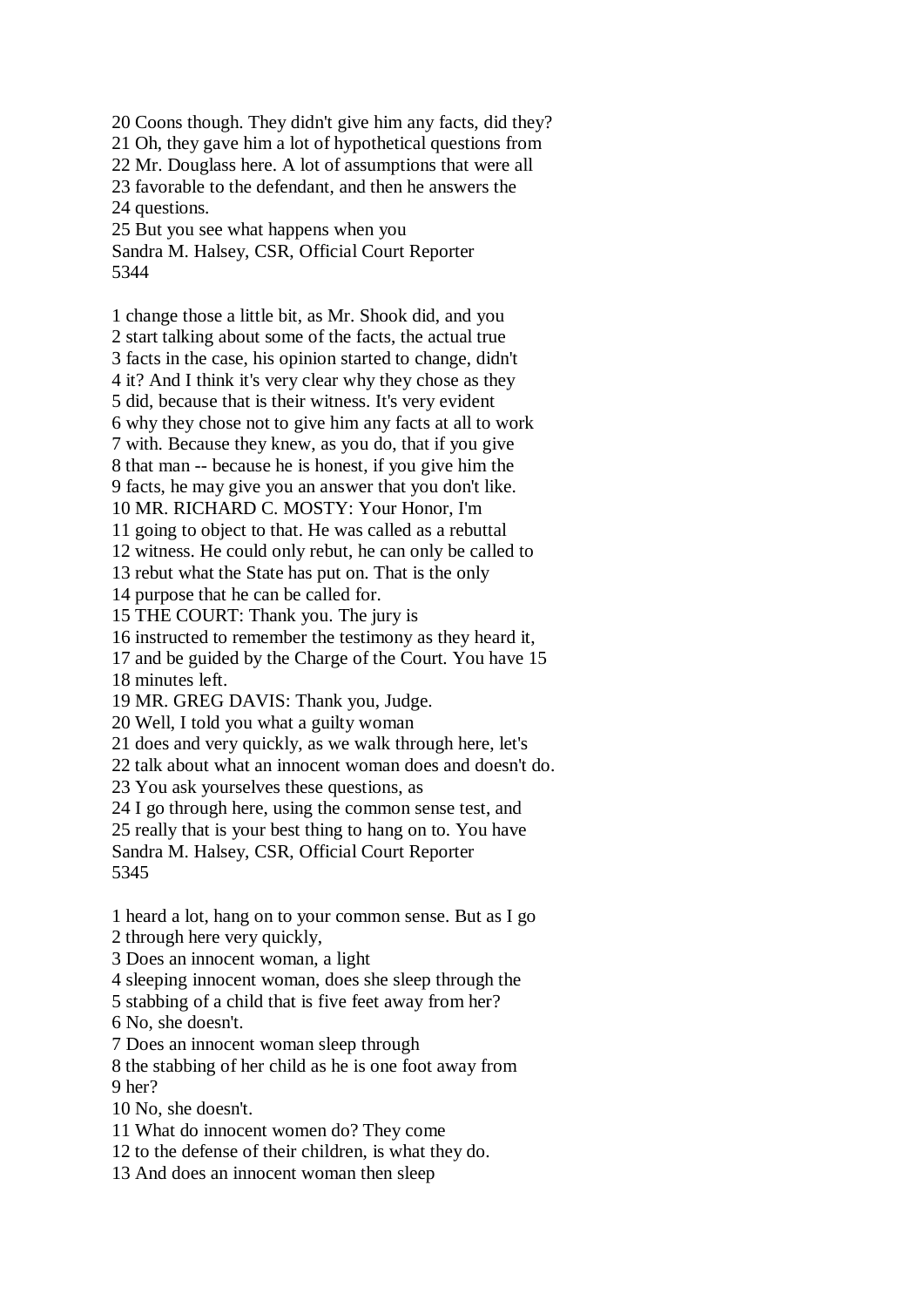14 through her own attack. Puncture wound to the arm, 15 slashes to the neck, stab to the left shoulder. Does an 16 innocent woman sleep through her own attack? 17 You know, I don't even have to answer 18 that one. Your common sense gives you the answer. 19 Absolutely not. 20 But in all three cases, this is what 21 this woman claims to have done, and she did it because 22 she is not an innocent woman. 23 When she wakes up, does an innocent 24 woman look up and see an intruder and not immediately 25 yell upstairs for her husband? No. Sandra M. Halsey, CSR, Official Court Reporter 5346 1 And does an innocent woman wake up, 2 see her children here bleeding, and then leave them and

3 chase into a darkened kitchen and utility room, after an

4 armed intruder? No.

5 But that is not what this woman did;

6 is it? What she did is not consistent with what an

7 innocent woman does. And, does an innocent woman, while

8 her children are literally bleeding at her feet, look

9 around the room, and make sure that none of her jewelry 10 is gone?

11 Heaven help us if that is what

12 innocent women and mothers do, and that is what parents

13 do. No. They don't do it, but that is exactly what she

14 did that morning. Looking around to make sure the

15 goodies aren't gone from that kitchen bar.

16 And do innocent women, innocent

17 mothers, again, as their children are bleeding, do they

18 worry about leaving fingerprints on a knife handle? Of

19 course not. But that is exactly what this woman did

20 because she is not an innocent woman.

21 And do innocent women have to give

22 eight accounts of what happened? All different accounts?

23 I'm not going to run through all of

24 them. But basically, to Waddell, the fight was at the

25 kitchen bar. To Walling, the fight was at the couch. To

Sandra M. Halsey, CSR, Official Court Reporter

5347

1 Jody Cotner, Damon shook her and woke her up and followed 2 her in the kitchen.

3 To Dianne Hollon, there is an intruder

4 over her immediately, and she felt pressure and there is

5 a fight at the couch.

6 To Paige Campbell, the intruder is

7 over her, and he tried to stab her. She grabbed at the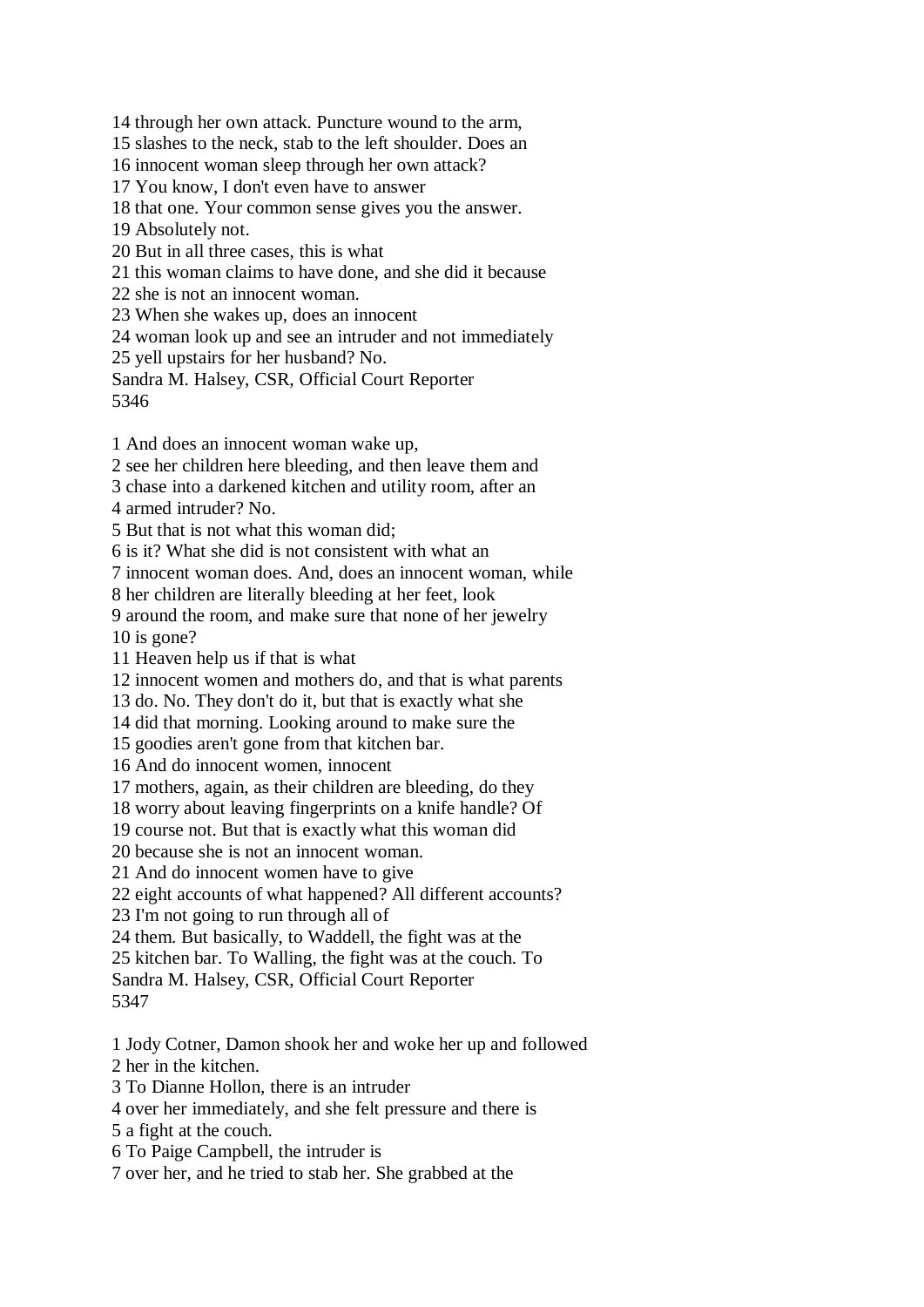8 knife. She never saw his face.

9 To Denise Faulk, Damon was crying to

10 wake her. Struggle at the neck. Wrestling on the couch.

11 Barbara Jovell, Damon woke her by

12 saying "Mommy, Mommy," and pressure on the legs. And in

13 her voluntary statement she just says a man is walking

14 away from her.

15 Listen, folks, if you are telling the

16 truth it doesn't take eight shots at it to get it.

17 Because the truth never changes. Once is enough. But

18 that is not what this woman did, because this woman right

19 here is not an innocent woman. This woman here is guilty

20 of capital murder.

21 And does an innocent woman, can you

22 imagine, in your wildest nightmares, an innocent mother

23 sitting across the table from Bill Parker, and having

24 Bill Parker accuse her of killing her own flesh and blood

25 several times, and remaining polite for a three hour

Sandra M. Halsey, CSR, Official Court Reporter 5348

1 period.

2 Or never denying the fact that she

3 killed her children, and can you imagine an innocent

4 mother sitting across the table from Bill Parker and he

5 says, "I know you killed your children." And an innocent

6 mother just saying: "Hum." (Shrugging shoulders.)

7 No, they don't. That is not what she

8 did, you see, because this woman right here is not an 9 innocent woman. Guilty of capital murder, Darlie

10 Routier.

11 You know you have got a very simple

12 choice here. You have got a choice of either this woman

13 sitting over here, Darlie Lynn Routier, killed her two

14 children, or some mysterious, lucky intruder did it. And

15 he, indeed, has to be a lucky intruder, doesn't he?

16 Happened to pick the night that the

17 window is open. Happens to pick the night where a sock

18 is left conveniently in a utility room. We haven't even 19 mentioned how he got in.

20 I guess the guy just had to slip down

21 the chimney, to get the knife, then go out and then cut

22 the screen, and then come through the utility room. But

23 when he got in there, lucky fellow, the knife is in the

24 butcher block. Lucky fellow that he kills two children

25 without the mother waking. Lucky fellow that when he

Sandra M. Halsey, CSR, Official Court Reporter 5349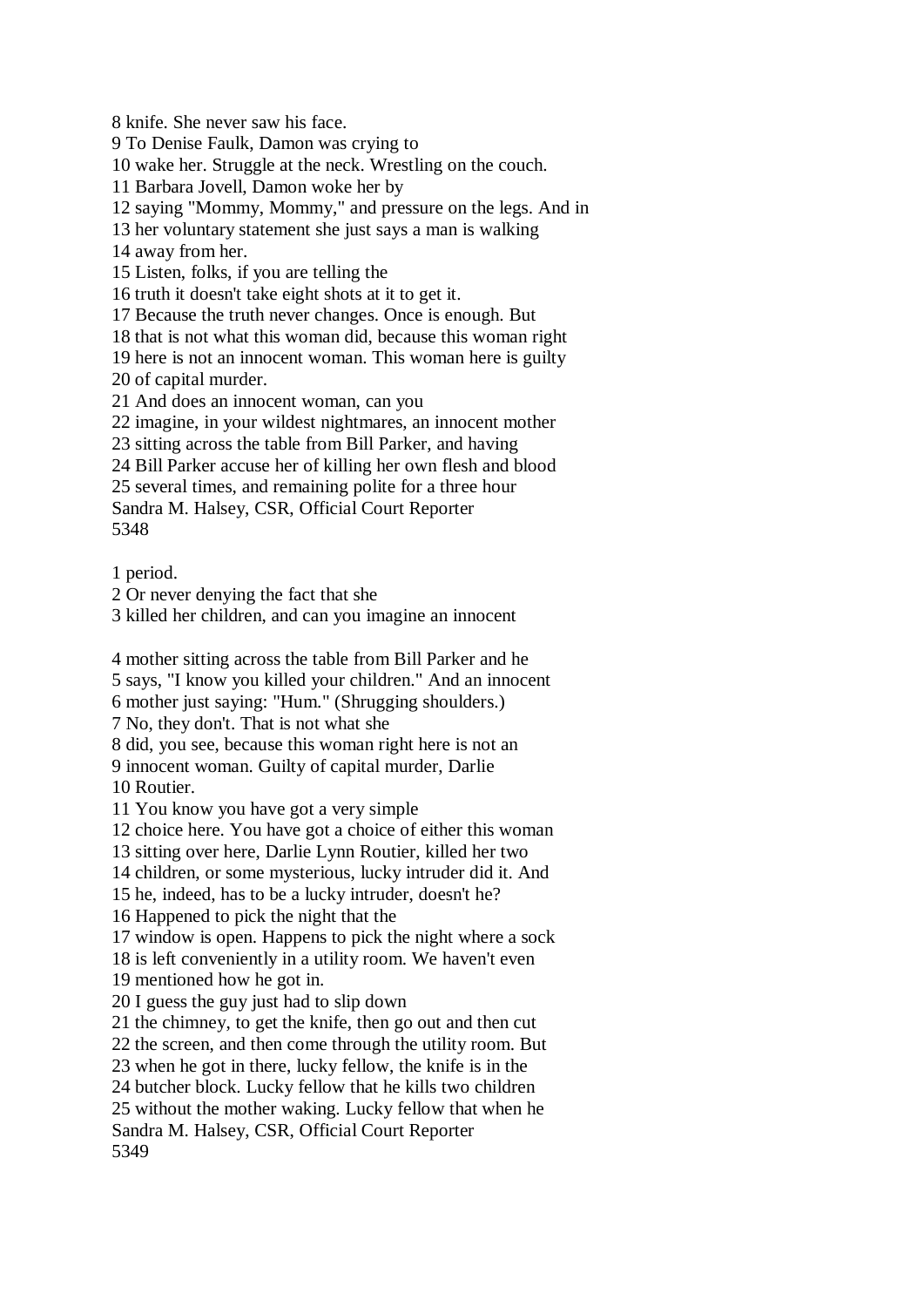1 cuts this woman over here, she can't describe him. 2 Lucky fellow that he drops a knife on 3 the floor as he leaves, arming his victim, and she 4 doesn't pick it up and wound him. Lucky fellow that he 5 leaves no trace in the garage. Lucky fellow that he 6 leaves no trace in the backyard as he leaves. 7 Those are your choices here. And as 8 you go through here, and as you look at the hard, 9 scientific, physical evidence, as Mr. Mosty asked you to, 10 and I will also. When you look at that screen being cut 11 by that knife inside the house, as it was, that is really 12 as far as you have to go with the hard, scientific stuff. 13 Because, if that fact is true, that that screen on that 14 window was cut with a knife inside of that kitchen of the 15 defendant, that answers all of the questions that you 16 have in this case right here that you need to answer. 17 Now you know from the scientific 18 evidence that was the case. And as you look at Devon's 19 blood on the back of that T-shirt, you know how that was 20 deposited. And as you look at the boys' blood on the 21 front of the T-shirt, you know how that was transported 22 to her T-shirt. 23 As you look at that utility room 24 floor, you know that the floor is totally inconsistent 25 with the story that she gave. There is no cast off Sandra M. Halsey, CSR, Official Court Reporter

5350

1 pattern, and you know from the scientific evidence that

2 that was the case.

3 The blood on the vacuum, the roll

4 marks that she made in the kitchen as she staged that

5 scene. And the sink being cleaned with the blood hidden

6 behind the closed drawers and doors to that sink.

7 The physical evidence is there. It

8 points not at many people, not at some people, but it

9 points very clearly to this woman right here, Darlie Lynn

10 Routier. And only Darlie Lynn Routier.

11 You know she did it, and they keep

12 saying that I didn't show you why they did it, and I

13 think I did. We have got a pretty good snapshot look at

14 what this woman's life was like back then.

15 It's so desperate that on May 3rd of

16 1996, in this beautifully normal American home, with no

17 problems in it, this woman is contemplating suicide. You

18 know it wasn't good in there. You know the pressures

19 were building up with the children. You know she was

20 unhappy that she hadn't had a girl. She was unhappy with

21 her weight and with her appearance. She is unhappy that

22 she is not getting the attention from her husband that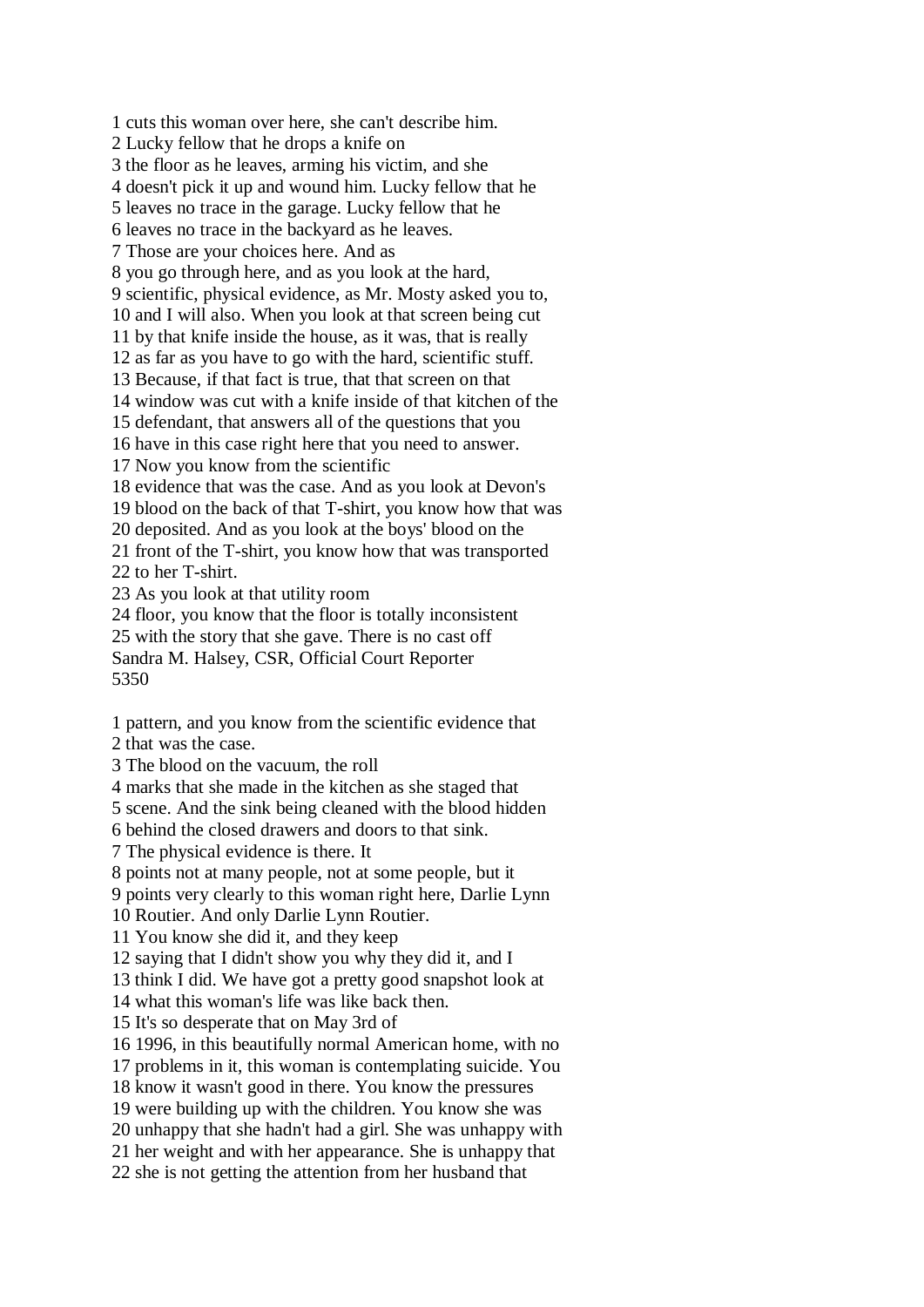23 she wants to get out there, and she is unhappy about that 24 financial situation. 25 Those numbers don't lie there. You

Sandra M. Halsey, CSR, Official Court Reporter 5351

1 can see that if you average it out these people are going 2 to take in ninety thousand dollars less than they took in 3 in '95.

4 That is not bad money but when you are

5 used to 260, 170 is not going to cut it. You know the

6 pressure was there. You know why she did it. You have a 7 very good idea.

8 Only God and she knows exactly why she

9 did it. But we have a pretty darn good idea, don't we,

10 of the kind of pressure that was building up that night

11 on June 6th of 1996.

12 You know, these two children here,

13 well, they lived in Rowlett and I never had the pleasure

14 of meeting them, but you know, once upon a time they were

15 ours too. They weren't just Darlie Routier's children,

16 they were ours.

17 You see, they were our neighborhood

18 kids too. The kids we saw running up and down the

19 streets on their bicycles. They were our classmates.

20 They were our students. These children right here.

21 In a real sense they were our future.

22 You know, and as these two precious children, laid on

23 that carpet, looking up with those opened eyes, literally

24 drowning in their own blood as they laid on that carpet,

25 as Mr. Shook said to you, the very last thing that each

Sandra M. Halsey, CSR, Official Court Reporter 5352

1 of these two children saw was their killer.

2 Can you imagine what it must have been

3 like for those two children that morning as they saw this

4 woman right here?

5 THE DEFENDANT: Liar, liar.

6 MR. GREG DAVIS: She says liar now --

7 THE DEFENDANT: You are a liar.

8 MR. GREG DAVIS: See. See. But --

9 THE DEFENDANT: I did not kill my

10 kids.

11 MR. GREG DAVIS: But they looked up

12 there, and they saw this woman right here, in a rage,

13 coming down on them with that knife, and that is the very

14 last thing that they saw. They saw their killer, and

15 after these four weeks, you have seen her too. Her name

16 is Darlie Lynn Routier. She sits here before you. And